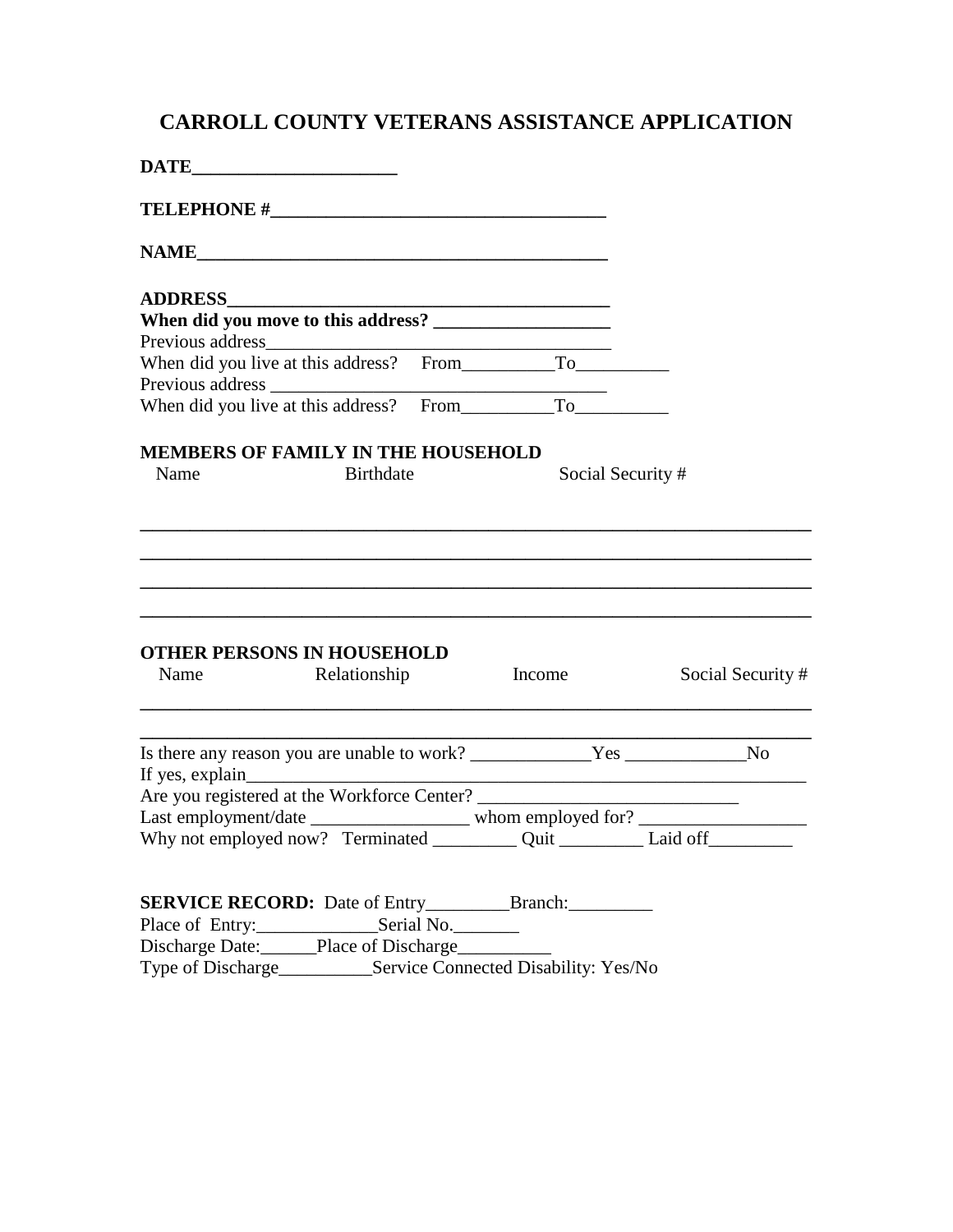|          |                                                                                   |      |                  | Renting _______ or Buying_____Home/Apt. Amount of monthly payments______________ |
|----------|-----------------------------------------------------------------------------------|------|------------------|----------------------------------------------------------------------------------|
|          |                                                                                   | Name | Address          |                                                                                  |
|          |                                                                                   |      |                  |                                                                                  |
|          | PERSONAL PROPERTY                                                                 |      |                  |                                                                                  |
| Vehicles | <b>Amount of payment</b>                                                          |      | Date purchased   | Value                                                                            |
|          |                                                                                   |      |                  |                                                                                  |
|          |                                                                                   |      |                  |                                                                                  |
|          | Motorcycles _______________ Campers _____________ Other _________________________ |      |                  |                                                                                  |
|          |                                                                                   |      |                  |                                                                                  |
|          |                                                                                   |      |                  |                                                                                  |
|          |                                                                                   |      |                  | Stocks, bonds, and/or CD's life insurance-company ________ cash value_____       |
|          |                                                                                   |      |                  |                                                                                  |
|          | <b>Employment History: (of all household members)</b>                             |      |                  |                                                                                  |
|          | Person Worked for & address Dates                                                 |      | Salary           | <b>Employment Status</b>                                                         |
|          |                                                                                   |      |                  |                                                                                  |
|          |                                                                                   |      |                  |                                                                                  |
|          | <b>CHARGE CARDS OR PERSONAL LOANS</b>                                             |      |                  |                                                                                  |
| Type     | Amount                                                                            |      | Monthly payments | <b>Balance</b>                                                                   |
|          |                                                                                   |      |                  |                                                                                  |
|          |                                                                                   |      |                  |                                                                                  |
|          |                                                                                   |      |                  |                                                                                  |